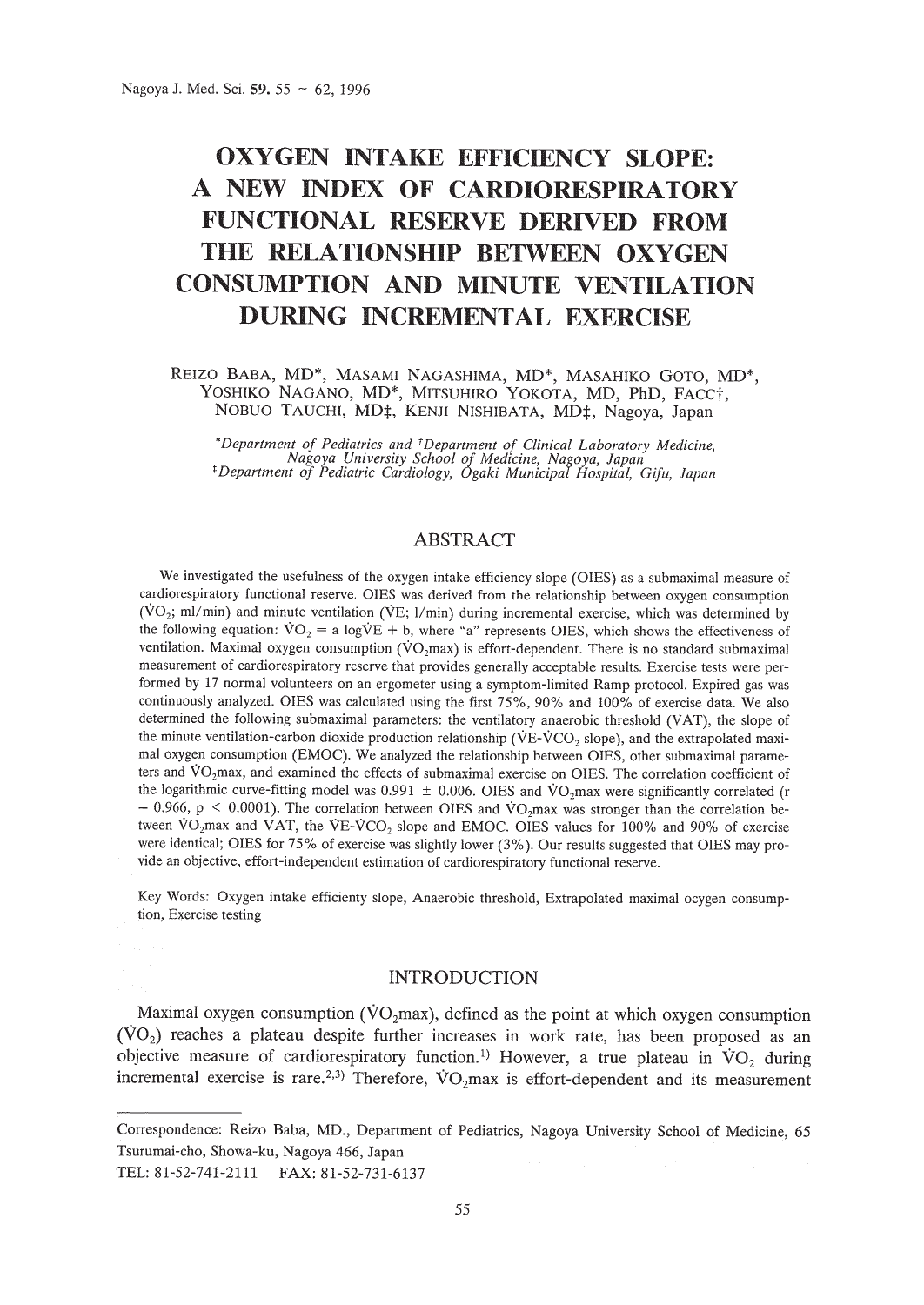#### Reizo Saba *et al.*

may be influenced by the patient's motivation and by the observer.

Several submaximal indices, including the ventilatory anaerobic threshold (VAT), the slope of the minute ventilation (VE)-carbon dioxide production (VCO<sub>2</sub>) relation (VE-VCO<sub>2</sub> slope), and the extrapolated maximal oxygen consumption (EM0C) have been used to evaluate cardiopulmonary functional reserve without requiring subjects to perform maximal exercise. VAT has been found to be useful for assessing the degree of dysfunction in patients with heart disease<sup>4-7)</sup> and for evaluating the effects of training.<sup>7)</sup> However, studies have suggested that the ability to reproduce VAT results can be affected by the exercise protocol, the method of detection and the evaluator.<sup>8-10)</sup> The VE-VCO<sub>2</sub> slope has been used to evaluate the ventilatory response of patients with cardiac disease. Although the  $VE-VCO<sub>2</sub>$  slope has been found to be inversely correlated with VO<sub>2</sub>max,<sup>11-13</sup>) the correlation is weak.<sup>11,13</sup>) Buller et al.<sup>14</sup>) have advocated EMOC as a simple and objective method to extrapolate the "true"  $VO<sub>2</sub>$ max using a quadratic function, but the validity of the parameter has yet to be confirmed by other investigators. Thus, the clinical usefulness of these submaximal parameters as substitutes for  $\text{VO}_2$ max is limited.

In an attempt to develop an objective and independent measure of cardiorespiratory functional reserve, we have introduced a single-segment logarithmic curve-fitting model to describe the ventilatory response to exercise. We hypothesize that one of the constants of the equation, which we have defined as the "oxygen intake efficiency slope" or "OIES" may be a useful submaximal index of cardiorespiratory functional reserve.

In the present study, we describe the determination of OIES, analyze the relationship between OIES, other submaximal parameters and  $\dot{V}O_2$  max, and examine the effects of exercise intensity on OIES.

## METHODS

#### Subjects

We recruited 17 Japanese subjects, 12 males and 5 females (mean age:  $25 \pm 13$  years, range: 8-52 years) with a normal medical history and physical examination from the medical staff of our hospital and their children. The subjects (and their parents, if the subject was younger than 20 years of age) gave informed consent for participation in the study.

## Exercise protocol

Exercise tests were performed in an upright position on an electromagnetically braked cycle ergometer (232C model 50, Combi Co., Ltd., Tokyo, Japan). After a 3-min rest on the ergometer, subjects began exercising with a I-min warm-up at 30 watts, 60 rpm; the workload was increased in I-watt steps every 5 seconds until the subjects could no longer move the pedals on the ergometer. An electrocardiogram and the heart rate were monitored throughout the test using the Stress Test System (ML-5000, Fukuda Denshi, Tokyo, Japan). Cuff blood pressure was also measured every minute with an automatic indirect manometer (STBP-680F, Collin Denshi, Nagoya, Japan).

### Analysis of Expired Gas

 $\text{VCO}_2$  (ml/min, STPD),  $\text{VO}_2$  (ml/min, STPD), VE (l/min, BTPS), tidal volume, respiratory rate and the mixed expiratory carbon dioxide concentration were continuously measured on a breath-by-breath basis with a Minato AE-280 Metabolic Measurement Cart (Minato Medical Science, Osaka, Japan) equipped with an oxygen and carbon dioxide analyzer. Respiratory flow was measured by the thermal dissipation technique. To reduce breath-by-breath "noise", data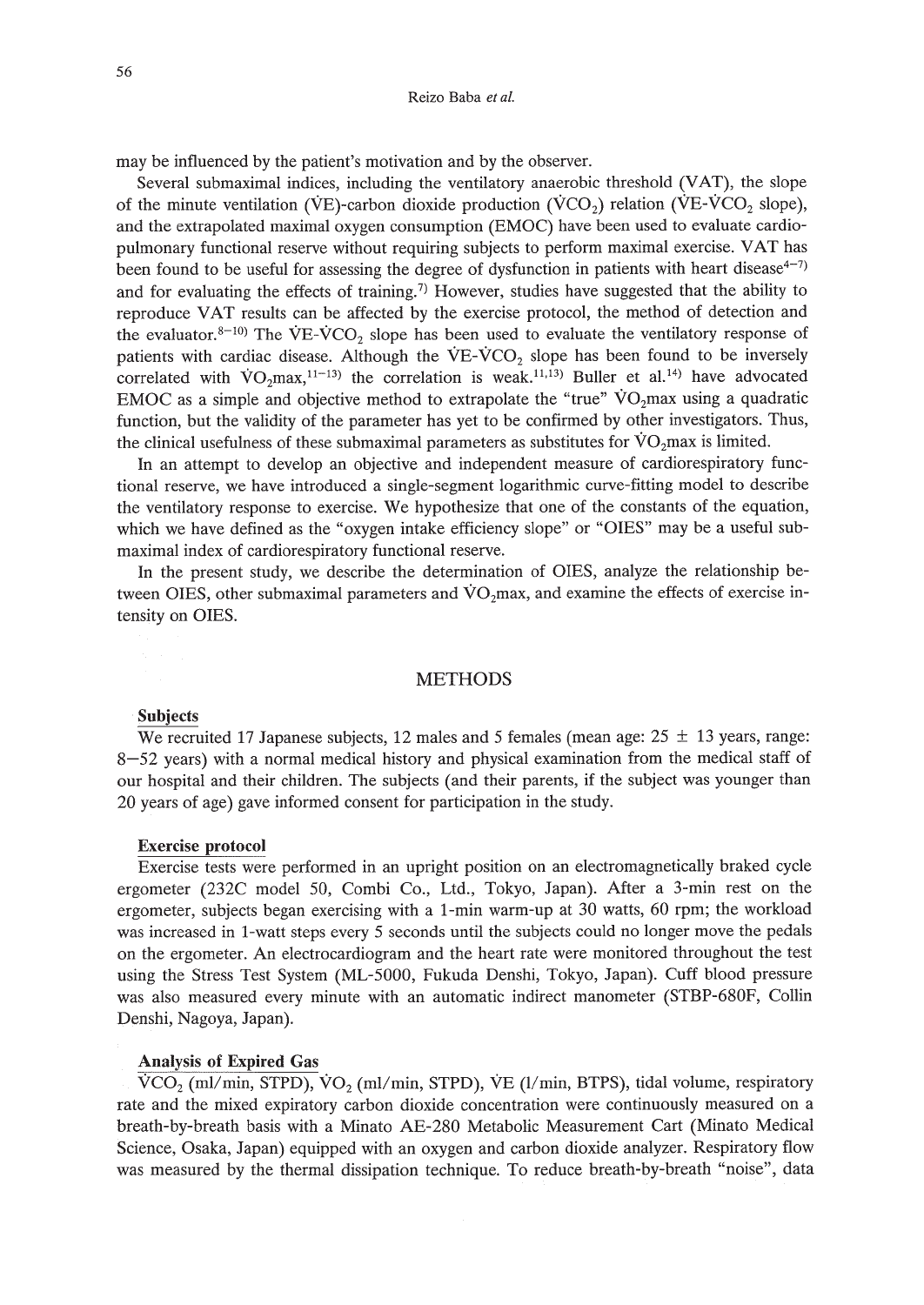57

was processed using a 5-breath moving average. The  $\rm VO_2$  max was calculated by averaging values obtained during the final 30 seconds of exercise.

The anaerobic threshold was defined as the level of  $\rm \dot{VO}_{2}$  at which at least one of the following occurred: <sup>15,16</sup>) (i) an increase in  $VE/VO_2$  without a simultaneous increase in  $VE/VCO_2$ ; (ii) an increase in end-tidal oxygen partial pressure without a simultaneous decrease in end-tidal carbon dioxide partial pressure and (iii) the disappearance of the linear relationship between  $\rm VCO$ , and  $\rm \rm VO$ , (the V-slope method).

The VE-VCO<sub>2</sub> slope was determined by a comparison between the slope of VE and VCO<sub>2</sub> using linear regression analysis with data obtained before the occurrence of respiratory compensation.<sup>11,12)</sup> The EMOC was derived from the maximal value obtained from a fitting curve that plotted  $\text{VO}_2$  as a quadratic function of  $\text{VCO}_2$ .<sup>17)</sup>

The following equation was used to determine the relationship between  $\rm VO_2$  and  $\rm VE$  (Figure 1a):

 $\text{VO}_2$  = a log $\text{VE}$  + b, (Equation 1) the differential of this equation by  $\dot{V}E$  gives:

$$
d\dot{V}O_2 / d\dot{V}E = a (1 / \log_e 10) / \dot{V}E
$$

where "a" is the constant that represents the rate of increase in  $\rm VO_2$  in response to VE. Semilog transformation of the x-axis showed a linear relation between  $VO<sub>2</sub>$  and logVE (Figure 1b). With this equation, a steeper slope indicates an improved oxygen uptake during exercise. Therefore we defined the constant "a" as OIES. We hypothesize that OIES may be an index of cardiorespiratory reserve. Theoretically, measurement of this index would not reqire maximal effort by the patient, but inaccurate values may be obtained if only the data from the early phase of exercise is used. Thus, we also calculated the data using the values obtained from the first 90% and 75% of the exercise duration.

We analyzed the relationships between  $VO_2$ max and submaximal parameters of cardiorespiratory functional reserve. We also analyzed the deviation of the estimated  $\dot{V}O_2$ max from the measured VO<sub>2</sub>max. The estimated VO<sub>2</sub>max was determined using the regression equations between  $\text{VO}_2$ max and VAT, the  $\text{VE-VCO}_2$  slope and OIES. For EMOC, EMOC values were



Fig 1: The relationship between VO<sub>2</sub> and VE during incremental exercise in 2 representative subjects (a 13-yearold and a 29-year-old male). For each set of data,  $VO<sub>2</sub>$  is expressed as the logarithmic function of VE. The data are presented in 2 forms: (a) and (b) semilog plots of the x-axis.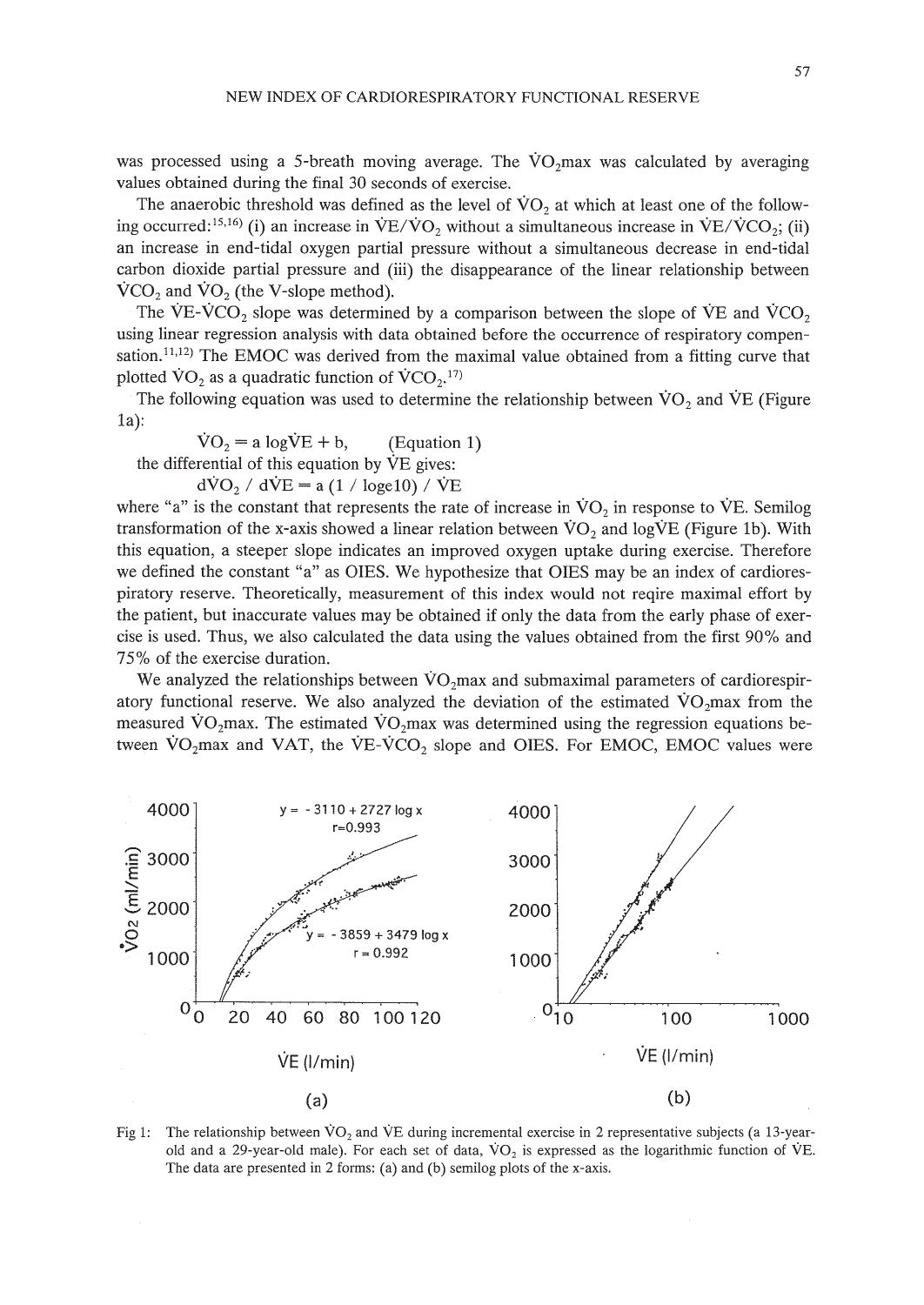defined as the estimated  $\rm VO_2$  max. Because  $\rm VO_2$  max, VAT, EMOC and OIES are considered to be a function of body weight, while the  $VE-VCO<sub>2</sub>$  slope is not, the relationships between VOzmax and these parameters were analyzed with and without standardizing the data by body weight.

#### **Statistical analysis**

Values are expressed as the mean  $\pm$  SD. The relationships between VO<sub>2</sub>max and submaximal parameters, and the correlations between OlES values determined at different exercise intensities were assessed by linear regression analysis. Differences in OlES at different levels of exercise intensity were assessed by analysis of variance (ANOVA). If a significant difference was detected by the F test, mean values were analyzed by Scheffe's F-test. Correlation coefficients were analyzed by ANOVA after application of Fischer's Z-transformation. A "p" value less than 0.05 was considered statistically significant.

#### RESULTS

Exercise was usually terminated at the onset of fatigue. VAT was determined in 16 (94%) of the 17 subjects. The mean expired gas analysis data was as follows:  $\rm \dot{VO}_{2}max: 2342 \pm 651 \, ml/$ min; VAT: 1328  $\pm$  508 ml/min; VE-VCO<sub>2</sub> slope: 26.0  $\pm$  3.7; EMOC: 3425  $\pm$  1328 ml/min and OIES: 2691 ± 691.

 $\text{VO}_2$  and  $\text{VE}$  were significantly correlated at 100%, 90%, and 75% of exercise (Table 1), although the correlation coefficients decreased with a decrease in the percentage of exercise duration. OlES for 90% of exercise was identical to that for 100% of exercise (Table 1). A slightly, but significantly, lower OIES was obtained for the first 75% of exercise ( $p < 0.05$ ) (Table 1). OIES determined from 100% exercise was significantly correlated with OIES values for 90% and 75% of exercise (Figure 2).

OIES and  $\text{VO}_2$ max were significantly correlated (Figure 3).  $\text{VO}_2$ max estimated from this relationship was 100  $\pm$  7% (range: 84 to 112%) of the observed values, including a 101% value in one subject whose VAT was undetectable.  $VO<sub>2</sub>max$  and OIES were also significantly correlated for 90% and 75% of exercise ( $r = 0.965$  and 0.947, respectively). The correlation coefficients for the relationship between  $\rm \dot{V}O_{2}$  max and VAT, the VE-VCO<sub>2</sub> slope and EMOC were

Table 1. The effects of submaximal exercise data on OIES and on the correlation coefficient of the logarithmic curve fitting model between oxygen consumption and minute ventilation during incremental exercise.

| for $100\%$<br>of exercise | for $90\%$<br>of exercise | for $75%$<br>of exercise                                | OIES (90%) / OIES (100%) OIES (75%) / OIES (100%) |                   |
|----------------------------|---------------------------|---------------------------------------------------------|---------------------------------------------------|-------------------|
|                            |                           | $0.991 \pm 0.006$ $0.990 \pm 0.006$ $0.987 \pm 0.007$ * | $1.00 \pm 0.03$                                   | $0.97 \pm 0.05$ † |

\*: significantly lower (p < 0.05) than the correlation coefficient for 100% of exercise;  $\dagger$ : significantly lower (p <  $0.05$ ) than the OIES for 100% of exercise.

Abbreviations: OIES = oxygen intake efficiency slope; OIES (100%) = OIES derived from all exercise data; OIES  $(90\%)$  = OIES derived from the first 90% of exercise data; OIES  $(75\%)$  = OIES derived from the first 75% of exercise data; r = correlation coefficient of the logarithmic curve fitting model between oxygen consumption and minute ventilation during incremental exercise.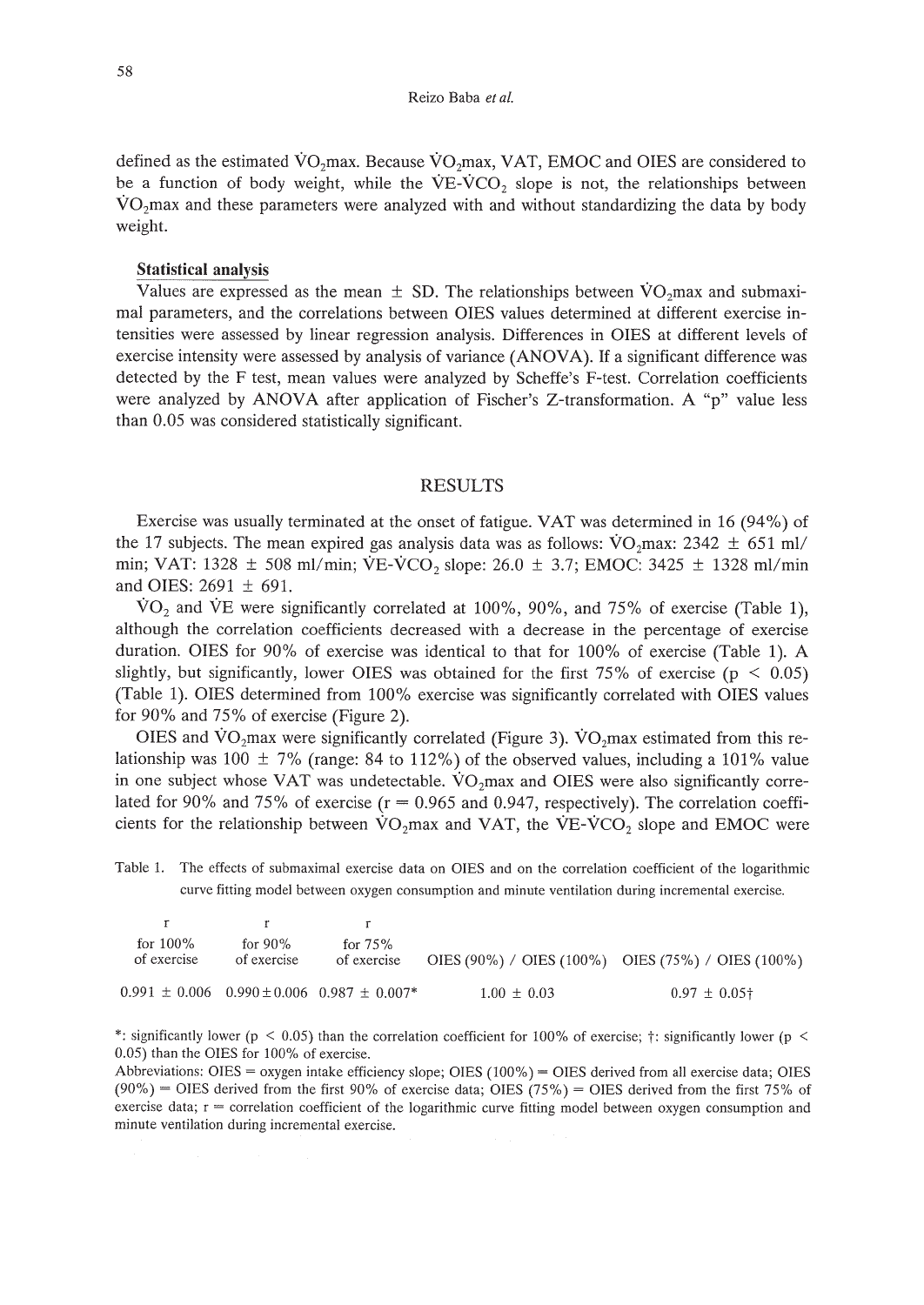

Fig 2: The effects of various levels of exercise intensity on OIES. OIES (100%), OIES (90%) and OIES (75%) are the values of OIES determined from the data of the entire exercise protocol, the first 90% of exercise and the first 75% of exercise, respectively.



Fig 3: The relationship between  $\text{VO}_2$ max and OIES.

lower than for the relationship between  $\rm \dot{VO}_2$  max and OIES (Table 2). The deviation of the estimated  $VO_2$ max from the measured  $VO_2$ max was smallest for the estimated  $VO_2$ max predicted by OIES (Table 2).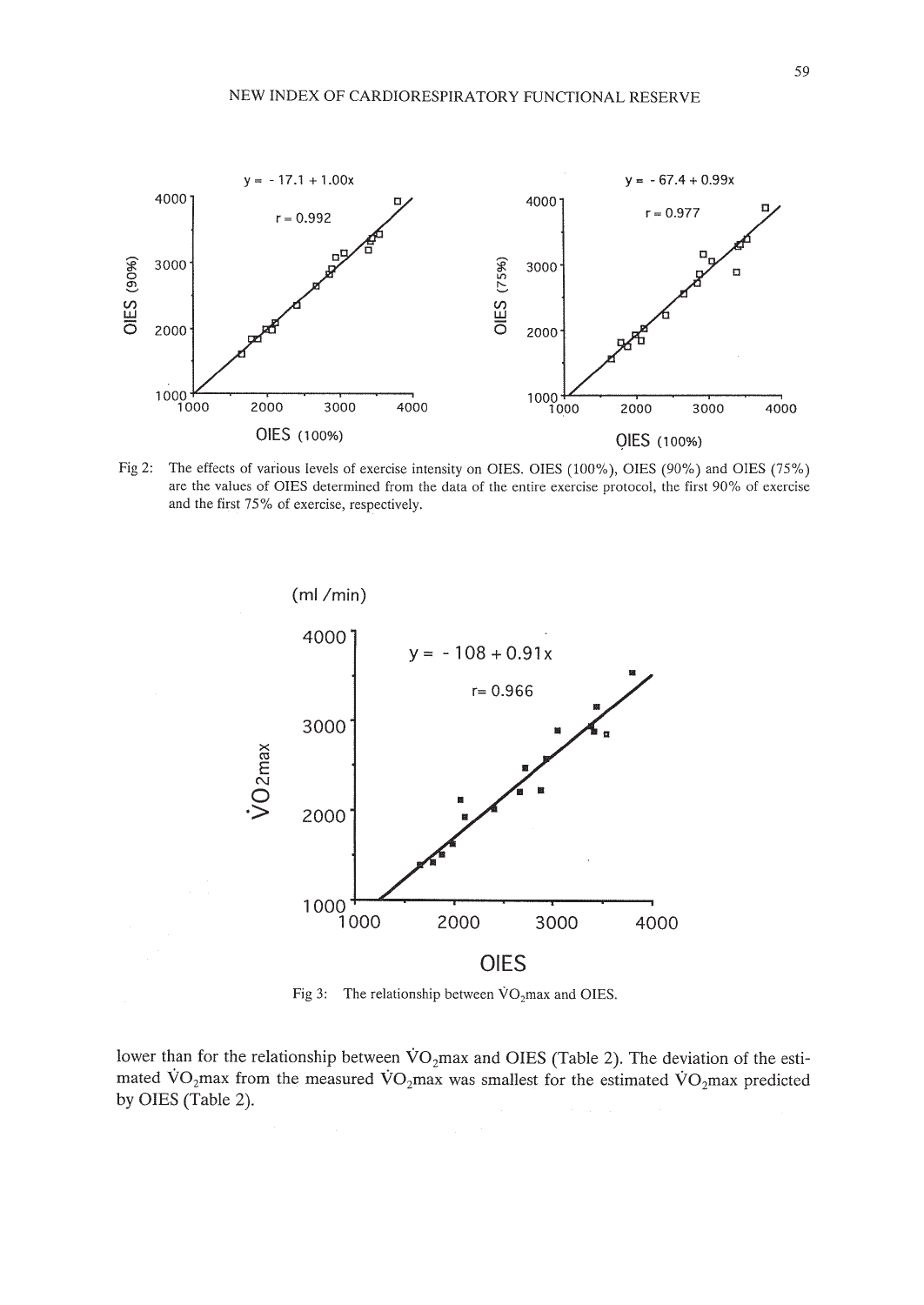Reizo Baba *et al.*

Table 2. Correlation coefficients of the relationship between VO<sub>2</sub>max and submaximal parameters of cardiorespiratory functional reserve and the estimated  $\rm VO_{2}$ max derived from these parameters.

|                 | Data not standardized by body weight         | Data standardized by body weight                                     |                                              |                                                           |
|-----------------|----------------------------------------------|----------------------------------------------------------------------|----------------------------------------------|-----------------------------------------------------------|
| Parameter       | Correlation<br>coefficient with<br>$VO2$ max | Estimated $\text{VO}_2$ max /<br>measured VO <sub>2</sub> max<br>(%) | Correlation<br>coefficient with<br>$VO2$ max | Estimated $\dot{V}O_2$ max /<br>measured $VO2$ max<br>(%) |
| <b>VAT</b>      | $0.869$ (p < 0.01)                           | $102 \pm 13$                                                         | $0.744$ (p $\leq 0.01$ )                     | $102 \pm 13$                                              |
| $VE-VCO2 slope$ |                                              |                                                                      | 0.457                                        | $103 \pm 19$                                              |
| <b>ECOM</b>     | $0.675$ (p $\leq 0.01$ )                     | $146 \pm 40$                                                         | 0.427                                        | $146 \pm 40$                                              |
| <b>OIES</b>     | $0.966$ (p $\leq 0.01$ )                     | $100 \pm 7$                                                          | 0.925(p < 0.01)                              | $100 \pm 7$                                               |

Values were computed both with and without data standardised by body weight.

Estimates of  $VO<sub>2</sub>$ max based on VAT, VE-VCO<sub>2</sub> slope and the OIES were calculated from the regression equations of the relationship between the  $\rm VO_2$ max and these parameters. EMOC values were used as estimated  $\rm VO_2$ max values.

Abbreviations: EMOC = extrapolated maximal oxygen consumption; OlES = oxygen intake efficiency slope; VAT  $=$  oxygen uptake at the ventilatory anaerobic threshold; VE-VCO<sub>2</sub> slope  $=$  the slope of the linear relation between minute ventilation and carbon dioxide production;  $\dot{V}O_2$  max = oxygen uptake at maximal exercise.

## DISCUSSION

 $VO<sub>2</sub>$  max is an index of the integrated response of all the systems involved in exercise, and is considered to be the most important measurement obtained from an exercise test. A test is considered maximal when there is no further increase in oxygen uptake despite further increases in the work load. However, recent studies have suggested that "the plateau concept" has limited application during standard exercise testing.<sup>2,3)</sup> Also, maximal exercise is not physiological and can be dangerous, as most patients do not regularly engage in strenuous exercise. Thus,  $VO<sub>2</sub>$  max may not be the best clinical index of cardiorespiratory functional reserve.

A number of indices that do not require maximal exercise have been used as substitutes for  $VO<sub>2</sub>$  max. The ventilatory anaerobic threshold, which is widely used as a submaximal estimate of aerobic power, has been shown to be correlated with  $\rm\dot{VO}\rm_2max$ .<sup>18)</sup> However, a major drawback of VAT is that it is not identifiable in all subjects, as was the case in one of our subjects. In addition, VAT is a subjective measurement and thus is subject to substantial inter- and intraobserver variability.<sup>8,10</sup>) The VE-VCO<sub>2</sub> slope and EMOC have also been proposed as effortindependent parameters, but their clinical usefulness and their correlation with  $\overline{VO}_2$  max have not been confirmed.

OIES, the slope of the regression curve expressing the relationship between  $\dot{V}O_2$  and  $\dot{V}E$ , represents the rate of increase in  $\rm \dot{V}O_{2}$  in response to a given  $\rm \dot{V}E$ . Thus, OIES indicates the effectiveness of ventilation during exercise.

In the present study, OIES was significantly correlated with  $VO<sub>2</sub>max$ ; the correlation coefficient for OIES was higher than the correlation coefficient for VAT, the VE-VCO<sub>2</sub> slope and EMOC. The correlation between  $VO_2$ max and OIES was not largely affected by whether the exercise test was maximal or submaximal.

The relationship between  $\rm \dot{VO}_2$  and  $\rm \dot{VE}$  has been used in the past to determine VAT. Orr et al. have proposed a three-segment linear regression model for estimation of VAT.<sup>19)</sup> This model is based on the theory that the excessive carbon dioxide production induced by lactate buffering stimulates ventilation, and that therefore, excessive ventilation should be observed only after the onset of lactic acidosis. However, VAT is usually difficult to detect by this method because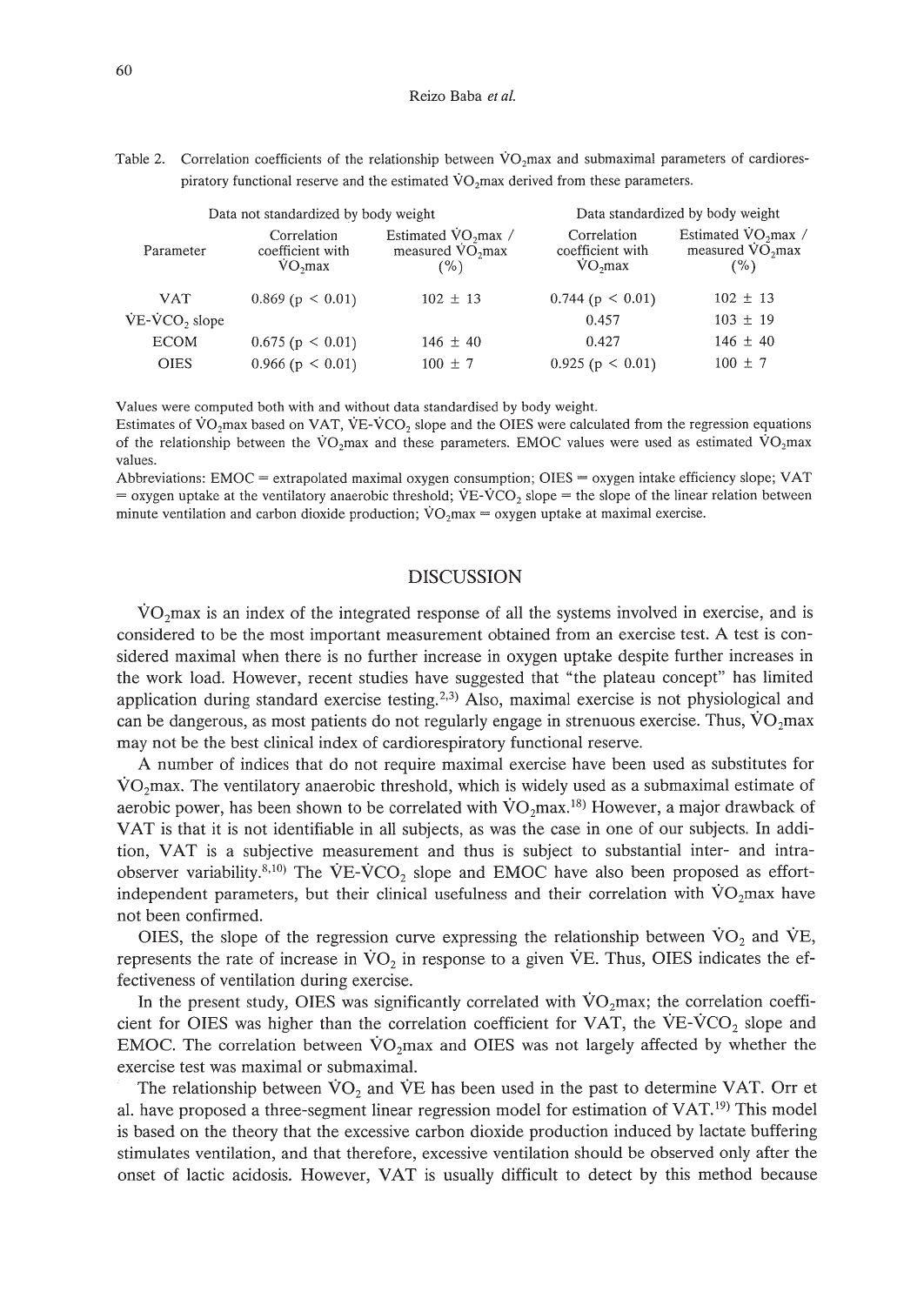metabolic acidosis is not the only factor that controls exercise ventilation. 15) Myers et al. observed an elevated ventilatory equivalent for oxygen in patients with chronic congestive heart failure throughout the exercise protocol, suggesting that excessive ventilation in this population was not related to metabolic acidosis per se.<sup>20</sup>) According to the logarithmic functional model used in the present study, a higher OIES indicated a more effective ventilatory response before and after the occurrence of VAT, suggesting that lactate buffering is not the only exercise factor that stimulates ventilation. A number of factors other than metabolic acidosis are thought to influence ventilation during incremental exercise, including the sensitivity of neural<sup>21)</sup> and chemoreceptor-mediated<sup>22,23</sup>) ventilatory control, the pulmonary capillary wedge pressure,<sup>24</sup>) and the degree of the ventilation-perfusion mismatch.<sup>25)</sup> The interaction among these factors appears to control exercise ventilation, resulting in a non-linear, logarithmic increase in  $\rm VO<sub>2</sub>$  in association with increases in VE.

Although previous studies have shown that  $\overline{VO_2}$  max is positively correlated with  $VAT$ ,<sup>18)</sup> and inversely correlated with the  $VE-VCO<sub>2</sub>$  slope,<sup>11-13)</sup> these correlations were not strong in the present study, and estimates of VO<sub>2</sub>max based on these parameters showed significant deviations from the measured  $\rm\ddot{VO}_2$  max. EMOC often exceeded  $\rm\ddot{VO}_2$  max in the present study, which is inconsistent with the results of a previous study in which EMOC was similar to and significantly correlated with  $\rm{VO_2max.14}$  The weaker correlation between EMOC and  $\rm{VO_2max}$  observed in the present study may have resulted from the use of a bicycle rather than a treadmill exercise test. Bicycle exercise is frequently associated with the limiting symptom of leg fatigue rather than with breathlessness, preventing subjects from achieving their true maximal exer $cise.<sup>26)</sup>$  It is likely that the submaximal exercise due to the use of an ergometer did not result in an adequate hyperventilatory response and maintained a more linear relationship between  $\dot{V}O_2$ against  $\rm VCO_2$ , resulting in an overestimation of extrapolated  $\rm VO_2$  max values. If precise estimates of  $VO<sub>2</sub>$ max by this method require maximal or near-maximal effort (which contradicts the findings of Buller et al.<sup>14)</sup>), the clinical usefulness of EMOC may be limited.

Theoretically, OIES can be determined without the need for maximal effort on the part of subjects. In the present study, OIES values determined from the first 90% and 100% of the exercise data were identical; OIES determined from the first 75% of exercise was an average of 3.1 % lower. These findings indicate that OIES is useful for estimating cardiorespiratory reserve from submaximal exercise.

In summary, our results suggest that OIES is significantly correlated with  $\overline{VO_2}$  max. OIES did not require the performance of maximal exercise, and thus was a completely objective measurement. Hence, OIES may be a clinically useful estimate of the cardiorespiratory functional reserve in individuals with heart failure in whom maximal-effort exercise may be harmful.

The logarithmic equation  $y = a \log x + b$  provided an accurate mathematical model for analysis of respiratory gas exchange during incremental exercise. OIES derived from this model offers a new, objective, effort-independent method for estimating cardiorespiratory functional reserve.

#### REFERENCES

- 1) Taylor, H.L., Buskirk, E. and Austin, H.: Maximal oxygen intake as an objective measurement of cardiorespiratory performance. J. *Appl. Physiol.,* 8, 73-80 (1955).
- 2) Myers, J., Walsh, D., Buchanan, N. and Froelicher, V.F.: Can maximal cardiopulmonary capacity be recognized by a plateau in oxygen uptake? *Chest,* 96, 1312-1316 (1989).
- 3) Rowland, T.W. and Cunningham, L.N.: Oxygen uptake plateau during maximal treadmill exercise in children. *Chest,* 101,485-489 (1992).